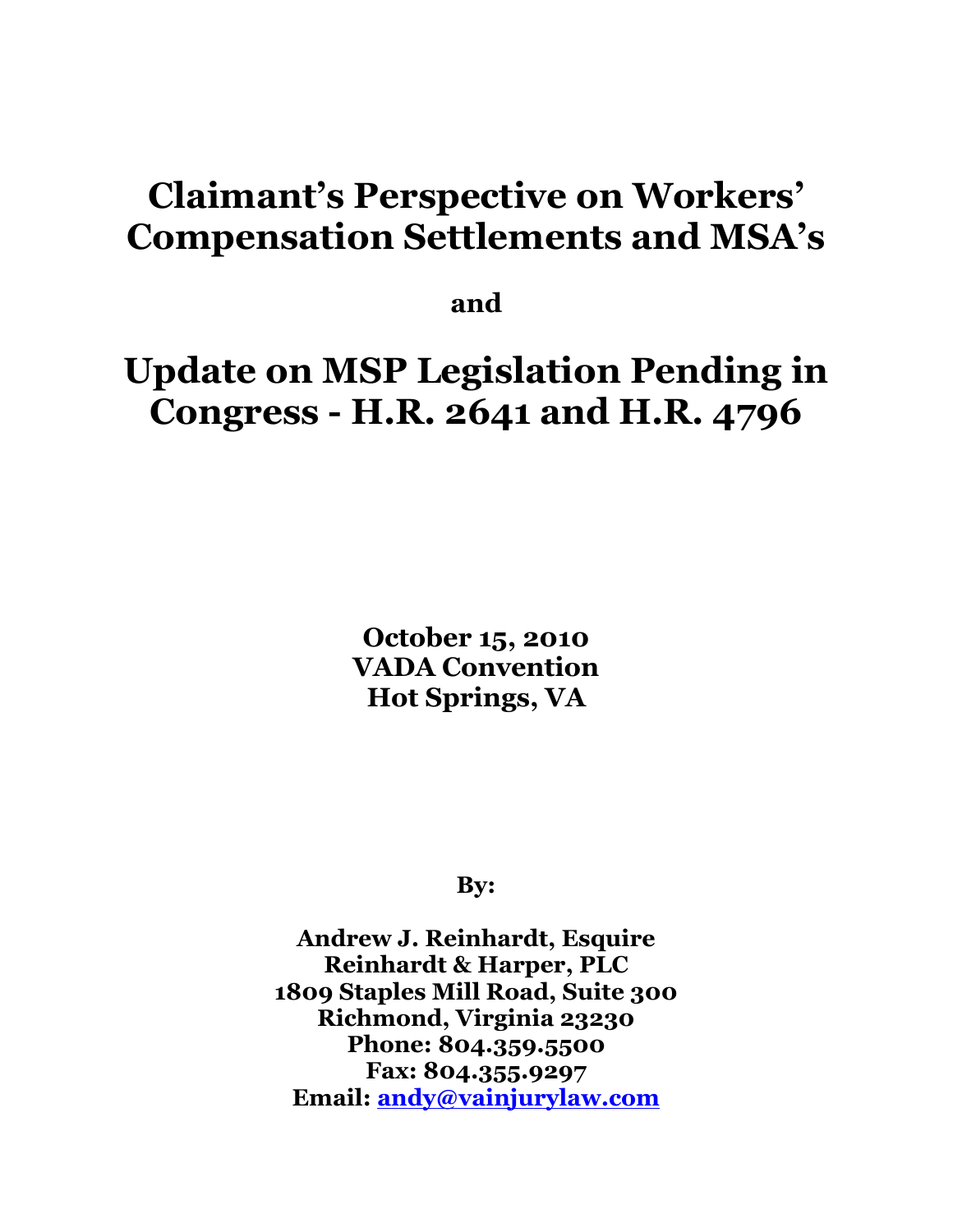#### **Claimant's Perspective**

We have often find as claimant's counsel that our perspective varies in a number of respects from defense counsel and insurance companies in regards to MSA's in workers' compensation settlements. Obviously, our motivations are different, but also there are a number of details that we need to be concerned about for our clients interest that the defense and insurance carrier do not have in mind. I'll mention just a few of those:

- **1.** The value of the case involving an MSA should include not just cost of the MSA, but the cost of administering same and the cost of other items not covered by Medicare. Those are also co-pays, donuts, concerns regarding formalities, the cost of Medicare supplemental coverage, etc.
- **2.** Except in unusual cases, even where a settlement involves an MSA, settlement should be looked at well before the end of 500 weeks of temporary total, if at all.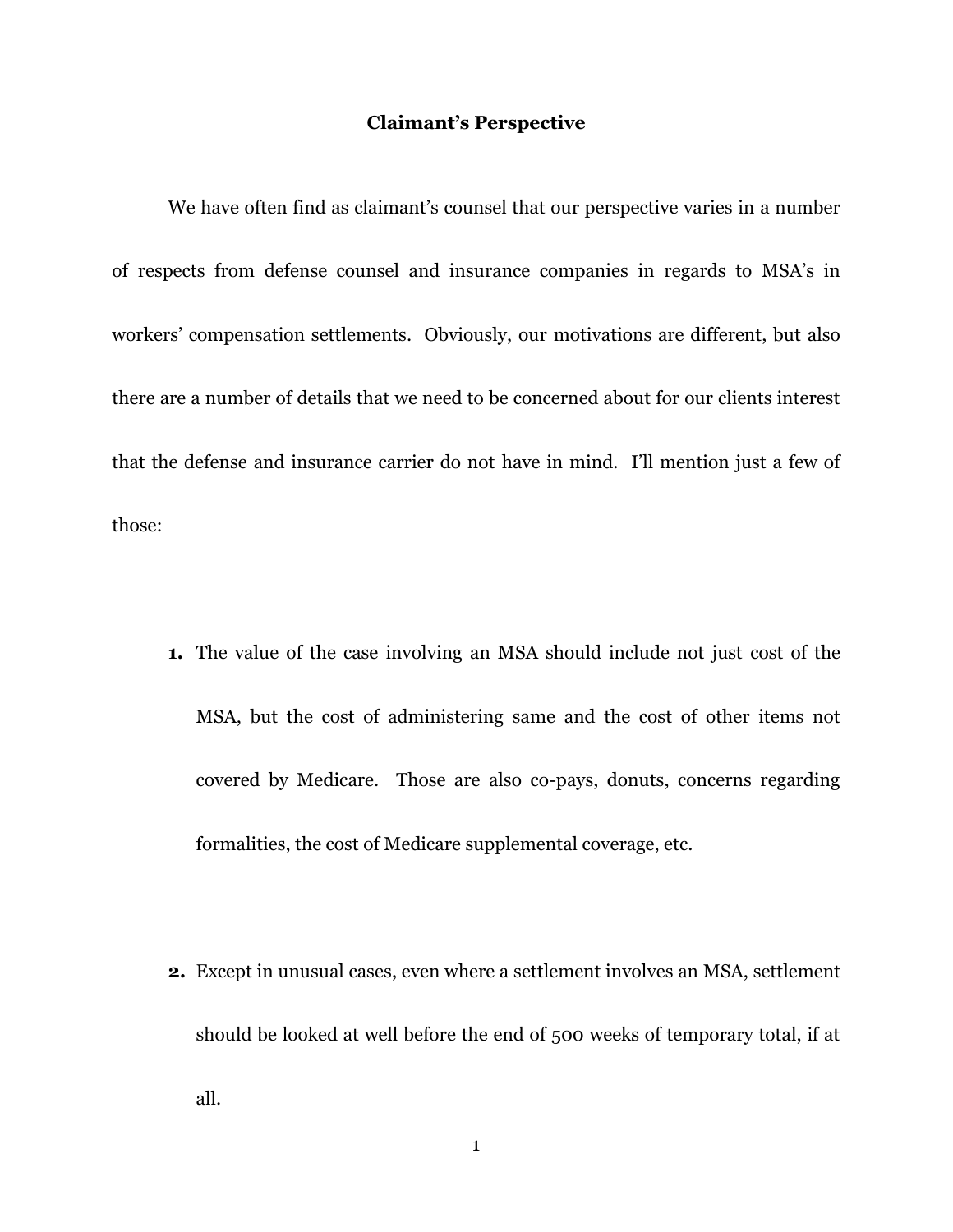- **3.** In order for a settlement involving an MSA to be successful there either must be language in the petition and order that protects the claimant from possible problems in the future involving the MSA, or the petition may need to be submitted to CMS in advance.
- **4.** There are cases where even though the parties may have an agreement on the MSA and the professional administration of same, a settlement cannot occur without protecting all of the claimants benefits including not just Medicare and SSDI, but Medicaid and SSI, including the possible use of a special needs trust.

**5.** The need for an MSA or the size of the MSA can be appropriately impacted or prorated when there has been a third party settlement. In other words, it may well be that the MSA should be reduced or multiplied by the recovery ratio (See attached Exhibit 1 hereto).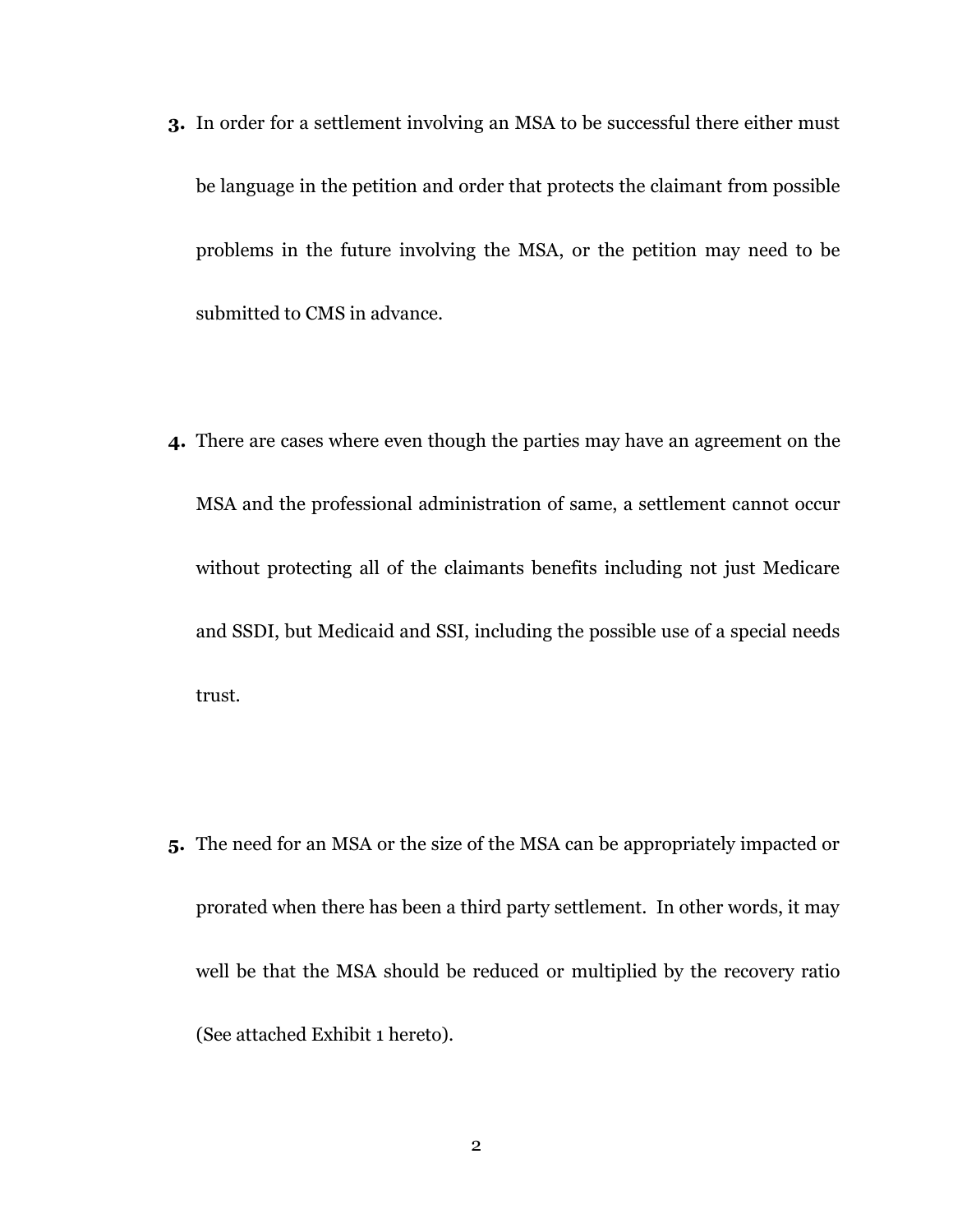**6.** In regards to conditional payments, that is payments by Medicare predating a workers' compensation settlement with a possibility of future payments, attorneys for both the claimant and defense have a compelling ethical obligation to reconsider the extent to which CMS has a lien against a workers' compensation settlement or the viability of the current CMS guidelines in regards to future medical needs related to a claimants work injury. (Hart, *The Myth of the Superlien; Medicare Secondary Payer Law Clarified,* NAELA Journal( Volume V, 2009)

**7.** The MSA guidelines do not prevent claimant and defense counsel from exercising reasonable lawyering skills. Ultimately, there are many circumstances where instead of the need for an MSA, only "consideration, of CMS's interests" is the rule.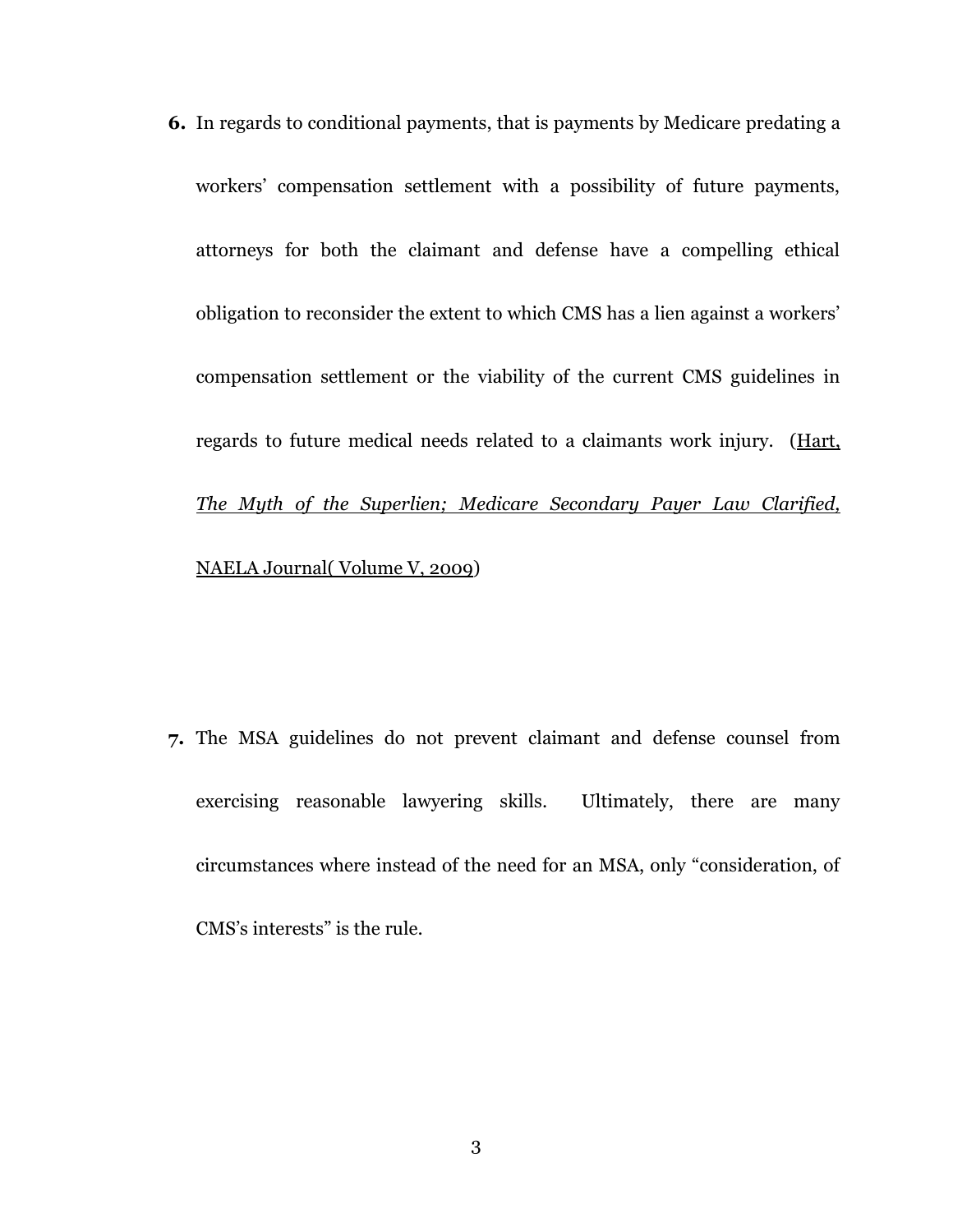**8.** Evaluation of the need for an MSA is done on a case by case basis. CMS has issued more than a dozen "policy" memorandums. In some specified cases, the most accepted compliance method is to calculate the need for and fund an MSA. However, under any analysis, an MSA may not be needed if the claim lacks the requisite entitlement (for MSA submission) status or the treating physician concludes in writing that no future medical needs exist related to the work injury. See, memorandum from Thomas L. Grissom, Director, Center for Medicare Management, to All Regional Administrators, "Medicare Secondary Payer – Workers' Compensation (WC) Frequently Asked Questions," questions & answers No. 20 (April 22,2003) *available* at <http://www.cms.hhs.gov/WorkersCompAgencyServices/> (last visited

February 4, 2010) when it states:

"It is unnecessary for the individual to establish a set-aside arrangement for Medicare if all of the following are true: a) The facts of the case demonstrate that the injured individual is only being compensated for past medical expenses (i.e., for services furnished prior to the settlement); b) There is no evidence that the individual is attempting to maximize the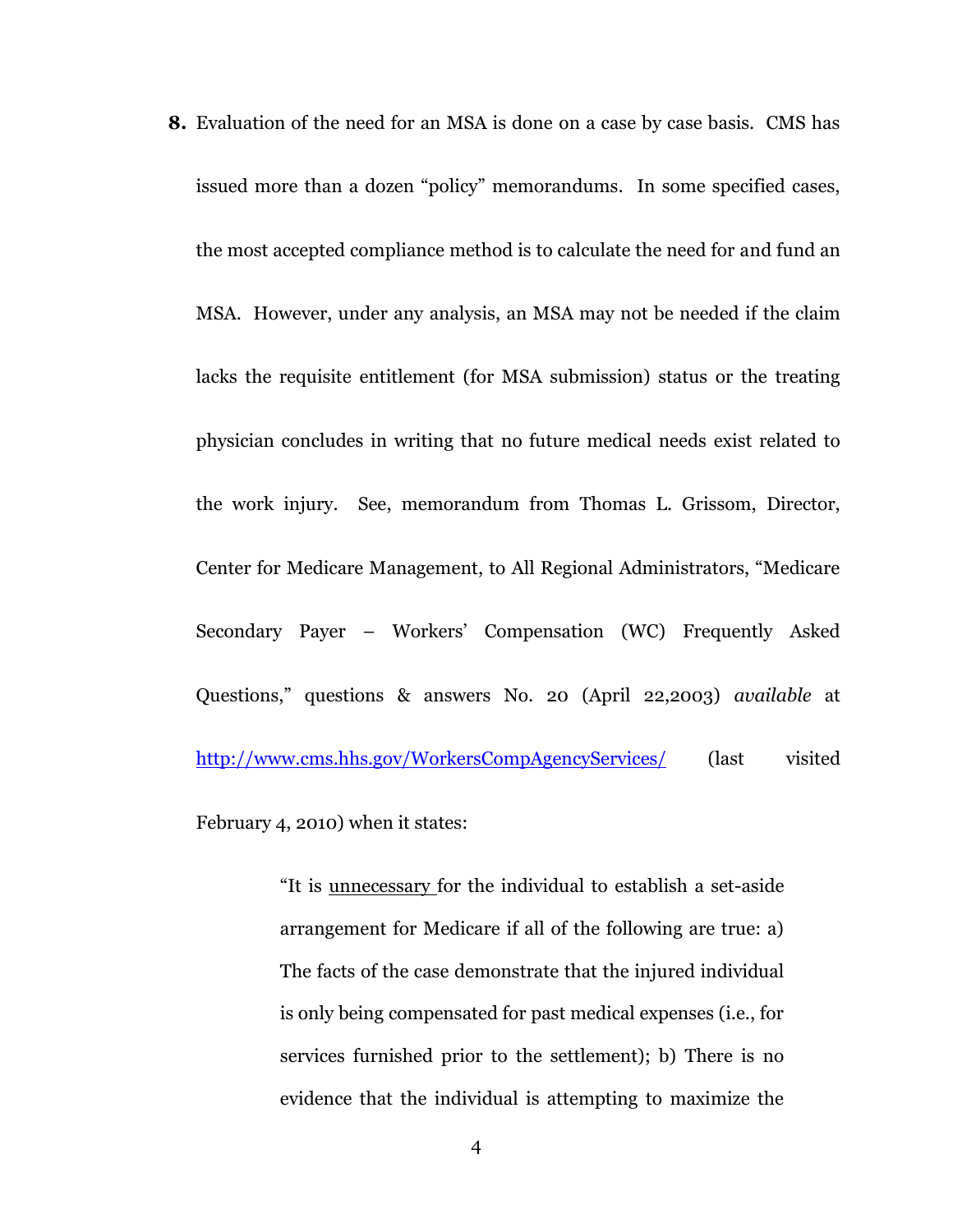other aspects of the settlement (e.g., the lost wages and disability portions of the settlement) to Medicare's detriment; and c) The individual's treating physicians conclude (in writing) that to a reasonable degree of medical certainty the individual will no longer require any Medicarecovered treatments related to the WC injury."

#### **Pending MSP Legislation**

**9.** Given the difficulty and complexity of dealing with MSA's and workmen's compensation settlements, is not surprising that two separate bills are pending in Congress which are designed reduce the delays and the roadblocks caused by the current CMS policy guidelines. (See attached exhibit 2 hereto). These bills have a broad based coalition support of claimant and insurance interests.